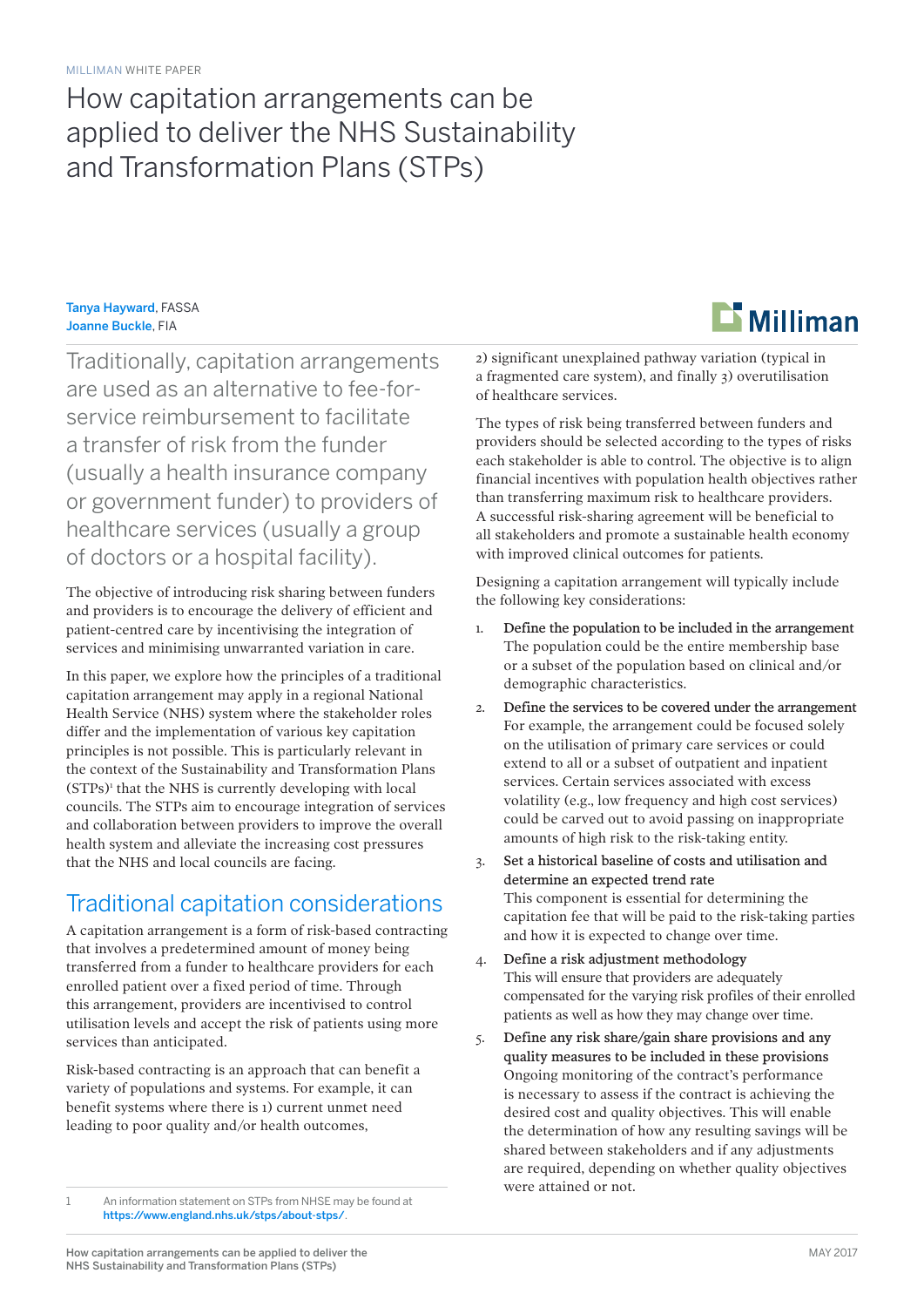# Capitation in a regional NHS context

NHS England (NHSE) is responsible for managing its annual budget and for the planning and delivery of healthcare services in England. Approximately 68%<sup>2</sup> of this budget is currently allocated to 211 Clinical Commissioning Groups (CCGs). Each CCG is responsible for commissioning the majority of healthcare services for its patients with the exception of certain specialised services that are commissioned directly by NHSE. Social care and health improvement/promotion services are mostly commissioned by local authorities and Public Health England (PHE). Each CCG's responsibility includes planning and securing services based on need and monitoring the quality of care provided. An additional 12% of NHSE's budget is used to commission primary care services.

In an NHS context, the majority of STPs include populationbased accountable care models such as Multispecialty Community Provider (MCP) frameworks<sup>3</sup> or Primary and Acute Care Systems<sup>4</sup> (PACS). These systems aim to improve the physical, mental and social health and well-being of local

2 NHSE. Our 2016/17 Business Plan. Retrieved April 10, 2017, from [https://www.england.nhs.uk/wp-content/uploads/2016/03/bus](https://www.england.nhs.uk/wp-content/uploads/2016/03/bus-plan-16.pdf)[plan-16.pdf](https://www.england.nhs.uk/wp-content/uploads/2016/03/bus-plan-16.pdf).

- 3 Additional information on MCPs can be found in the document published by NHSE, "The MCP emerging care model and contract framework," available at [https://www.england.nhs.uk/wp-content/](https://www.england.nhs.uk/wp-content/uploads/2016/07/mcp-care-model-frmwrk.pdf) [uploads/2016/07/mcp-care-model-frmwrk.pdf](https://www.england.nhs.uk/wp-content/uploads/2016/07/mcp-care-model-frmwrk.pdf).
- 4 Additional information on PACS can be found in the document published by NHSE, "Integrated PACS – describing the care model and the business model," available at [https://www.england.nhs.uk/](https://www.england.nhs.uk/wp-content/uploads/2016/09/pacs-framework.pdf) [wp-content/uploads/2016/09/pacs-framework.pdf](https://www.england.nhs.uk/wp-content/uploads/2016/09/pacs-framework.pdf).

populations. Accountability is central to these new care models and their designs include providers being held to account on the basis of shared goals for population health.

A capitation or risk-sharing arrangement could be applied to a CCG or a group of CCGs and could cover services such as primary care, community and inpatient admissions or a subset of these. Depending on the scope of the agreement, the arrangement could be extended to include wider services such as social care services provided by local authorities. The risk-taking entity, or integrator, could be a private organisation or it could be formed through an MCP framework or PACS. Regardless of the type of entity that takes on the integrator role, the fundamental aspects of the arrangement discussed below will be broadly the same. The main differences will relate to how any risk/gain sharing will work and how savings may be shared between stakeholders.

## Funding flows within the NHS

The level of funding that flows from NHSE to the CCGs depends on NHSE's annual budget. Each CCG area will receive a funding allocation for 1) core CCG allocations, 2) primary care services and 3) NHSE-specialised commissioning services. The combination of these three allocations forms the full funding allocation for each CCG area and these are usually known two to three years in advance.

The relative level of funding that each CCG area receives will be determined according to a funding allocation formula. The formula differs for core CCG

#### **BLOCK CONTRACTS VERSUS CAPITATION ARRANGEMENTS**

Although NHS block contracts and capitation arrangements both involve fixed cash flows from funders to healthcare service providers, the operation and transfer of risk under these arrangements differ.

- · Block contract
	- − Block contracts involve CCGs making regular (e.g., annual) payments to healthcare providers for services that are usually broadly defined. Payments are in advance of the services being provided and independent of the number of patients treated or activity undertaken. The value of the block contract could be calculated based on patient need or based on historical expenditure.
- · Capitation arrangement
	- − Capitation arrangements involve lump-sum payments being made to healthcare providers based on the number of patients included in the scope of the contract. Included services are usually predetermined within the contract. Healthcare providers absorb the risk of patients using more services than anticipated but typically do not absorb the risk of population growth, which is due to the payment being on a per capita basis.
	- − If the capitation payments are risk adjusted, providers are protected from a worsening risk profile in the covered population.

#### Risks transferred to providers under block contracts and capitation arrangements

RISK ABSORBED BY HEALTHCARE SERVICE PROVIDER

| <b>BLOCK CONTRACT</b> | <b>CAPITATION ARRANGEMENT</b> | RISK-ADJUSTED CAPITATION ARRANGEMENT |
|-----------------------|-------------------------------|--------------------------------------|
|                       |                               |                                      |
|                       |                               |                                      |
|                       |                               | ✓                                    |
|                       |                               | $\overline{\mathbf{z}}$              |
|                       |                               |                                      |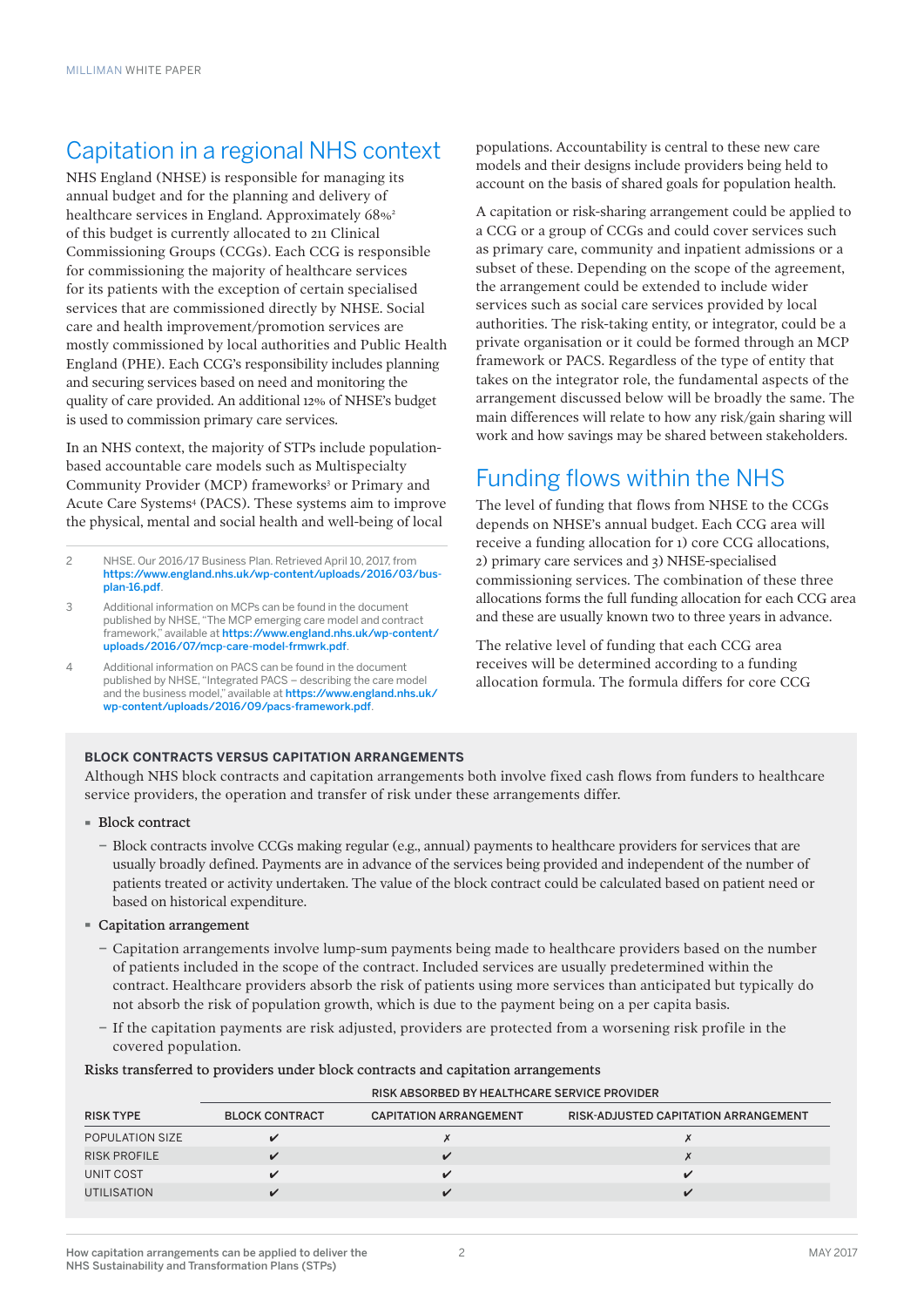#### FIGURE 1: ADJUSTMENT FACTORS USED IN NHSE FUNDING ALLOCATION FORMULAE

| <b>ADJUSTMENT FACTOR</b>                                                                                 | <b>CORE CCG FUNDING ALLOCATION FORMULA</b>                                                                                                                                                                                                                   | PRIMARY CARE FUNDING ALLOCATION FORMULA                                                                                                                                                                                |
|----------------------------------------------------------------------------------------------------------|--------------------------------------------------------------------------------------------------------------------------------------------------------------------------------------------------------------------------------------------------------------|------------------------------------------------------------------------------------------------------------------------------------------------------------------------------------------------------------------------|
| Population base                                                                                          | Based on general practitioner (GP) registrations<br>and projected forward using Office for National<br>Statistics (ONS) population projections.                                                                                                              | Based on GP registrations and also includes<br>patients in residential and nursing homes.                                                                                                                              |
| Age/sex mix                                                                                              | To adjust for differences in healthcare resource utilisation that are due to differences in population<br>age/sex structures.                                                                                                                                |                                                                                                                                                                                                                        |
| Supply side variables                                                                                    | An adjustment made to reflect that greater<br>availability of healthcare services usually leads to<br>higher use. Because this is not a true reflection of<br>need, the calculation does not penalise areas with<br>lower utilisation due to lower capacity. | N/A                                                                                                                                                                                                                    |
| Unmet need and health<br>inequalities (risk-profile<br>adjustment over and above<br>age/sex differences) | The adjustment is based on the standardised<br>mortality ratio for those aged under 75<br>$(SMR < 75)$ . This is a measure of how many<br>more/fewer deaths there are in a particular<br>area compared with the national average.                            | Adjustment is based on:<br>$\bullet$ SMR < 75<br>• Index of Multiple Deprivation (IMD)*<br>· Number of newly registered patients because<br>new patients generate a greater percentage<br>of work in their first year. |
| Market forces factor (MFF)                                                                               | Adjusts for how the cost of providing services differs by area, e.g., land and staff costs.                                                                                                                                                                  |                                                                                                                                                                                                                        |
| Emergency ambulance cost                                                                                 | Adjustment for sparsely populated areas where<br>ambulances may have to travel longer distances.                                                                                                                                                             | N/A                                                                                                                                                                                                                    |
| Cost of unavoidable smallness                                                                            | Adjusts for the unavoidable higher cost of running<br>small hospitals that are unable to achieve the<br>same economies of scale as larger hospitals.                                                                                                         | N/A                                                                                                                                                                                                                    |

\*The Index of Multiple Deprivation (IMD) is the official measure of relative deprivation for small areas (neighbourhoods) in England as defined by the "Lower-layer Super Output Areas" in the 2011 Census.

allocations,<sup>5</sup> primary care services<sup>6</sup> and NHSE-specialised commissioning services. Target funding allocations are calculated by risk adjusting baseline costs for the factors detailed in the table in Figure 1.7

The specialised commissioning funding allocation is largely based on an estimate of need from historical healthcare use with an MFF8 adjustment.

Once the target allocations have been calculated, this is adjusted for the "Pace of Change Policy," which aims to move CCG areas closer to their target allocations over time.

Central to the design of the risk-sharing contract is the fact that funding allocations are fixed and any payment ceded

5 The core CCG allocations are calculated using separate formulae for 1) inpatient spells, outpatient attendances and accident and emergency (A&E) and critical care, 2) mental health, 3) maternity and 4) prescribing, with their results added together to arrive at the final target CCG funding allocation.

6 Primary care funding was historically calculated using the "Carr-Hill" formula, which is based on academic modelling of consultant workload and is largely based on need. Enhancements were made to this formula in the calculation of the 2016/17 to 2020/21 funding allocations.

7 NHSE (April 2016). Technical Guide to Allocation Formulae and Pace of Change, 2016-17 to 2020-21. Retrieved April 10, 2017, from [https://www.england.nhs.uk/wp-content/uploads/2016/04/1](https://www.england.nhs.uk/wp-content/uploads/2016/04/1-allctins-16-17-tech-guid-formulae.pdf) [allctins-16-17-tech-guid-formulae.pdf](https://www.england.nhs.uk/wp-content/uploads/2016/04/1-allctins-16-17-tech-guid-formulae.pdf).

8 The MFFs for specialised commissioning are slightly different from the core CCG allocations as specialised services are commissioned from a different mix of hospital trusts.

to the integrator (the "integrator pass through amount") will be drawn from these allocations. Unlike a traditional capitation arrangement where premiums can be increased or additional funds can be allocated, if the calculated capitation fee exceeds the funds available to the CCG areas/ integrator, no further funding will be available beyond the amount that has already been allocated.

The diagram in Figure 2 illustrates how the funding flows will vary between a regional NHS system with and without a risk-sharing arrangement.

### Understanding the risks from the integrator's perspective

As with traditional risk-sharing arrangements, the risks transferred to the integrator should be based on what the integrator can reasonably be expected to control. There will be internal and external risks that are within and outside the integrator's control. As a first step, it is essential that these risks be identified and understood. Subsequently, the risk transfer element can be decided upon. A starting point for identifying risks is to consider 1) key events/changes that have happened in the past, 2) if there are any events that are likely to happen in the future and 3) the key drivers of utilisation and unit costs.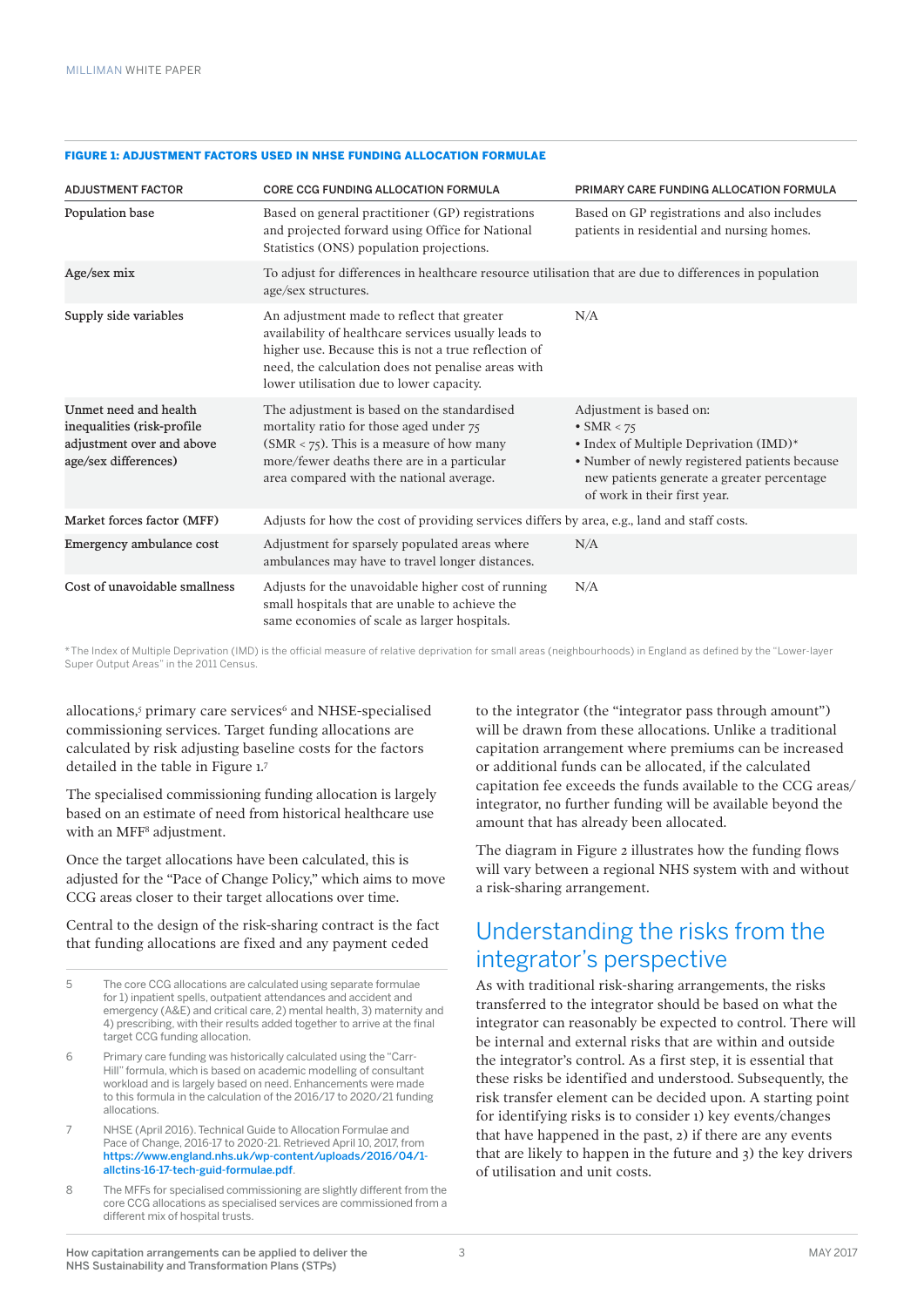

#### FIGURE 2: ILLUSTRATION OF REGIONAL NHS FUNDING FLOWS WITH AND WITHOUT RISK-SHARING ARRANGEMENTS

Internal risks relate directly to the risk-sharing arrangement. Internal risks may encompass trend risks such as average costs/utilisation being significantly different from expected or a change in the risk profile of the population. Volatility risk (or true insurance risk) is another example of an internal risk and it will generally reduce as the population size covered by the arrangement increases.

External risks, which are usually political or economic, could impinge on the integrator's ability to manage the budget, but will typically be beyond the integrator's control. For example, unexpected changes in tariff or large swings in drug costs would increase average costs, but these eventualities would be unrelated to the integrator's efforts to control costs within the system. A traditional capitation structure provides protection against population changes because the funding flows operate on a per capita basis. However, in a regional NHS context, a sudden surge in the population could also present an external risk to the integrator because adjustments to the funding allocation passed down from NHSE may lag behind changes in the population size.

Many of the identified risks will exist independently of whether the risk-sharing arrangement exists or not, but identifying these risks will help answer the following key questions:

- · What risks can and cannot be transferred to the integrator?
- · Who is affected by the identified risks, i.e., the CCG areas, the local authorities, the integrator or all stakeholders?
- · What kind of events/risks will trigger a review of the risk-sharing contract and how often will the risk triggers be monitored?

### Defining the population

The population to be covered will depend on the scope of the arrangement, the services included and whether the arrangement is intended to cover a whole population or a subset of the population with certain characteristics.

For example, if the arrangement covers primary care services and/or core CCG services, defining the population based on GP-registered lives within the relevant CCG areas is a sensible approach. Although this methodology appears simple, the ability to count the population in this way will depend on the availability and accuracy of the relevant information. Regularly maintained GP registries will be needed to avoid list inflation<sup>9</sup> overstating the covered population and to avoid excluding newly registered lives.10 It should also be noted that using this approach will result in non-registered lives (which may subsequently register or use healthcare services while not registered) being excluded in the population count. Provision will need to be made for these lives by either setting aside a pool of funding so these patients are paid for on a fee-for-services basis or adding a margin to the calculated population count. The difficulty with both of these options is the uncertainty regarding the volume and likely utilisation of unregistered lives.

An alternative would be a prospective payment which is based on population estimates with a retrospective rebalancing at predetermined intervals. Although this would remove some of the uncertainty about the unregistered lives, there is less certainty about payment flows. In addition, a capitation fee will only be triggered for unregistered members who access services during the contract term but not for those who do not access any services.

<sup>9</sup> List inflation occurs when deceased patients or patients who have moved out of the CCG catchment area are not removed from the GP register.

<sup>10</sup> This is particularly important because patients often incur high utilisation and costs in their first year of registration.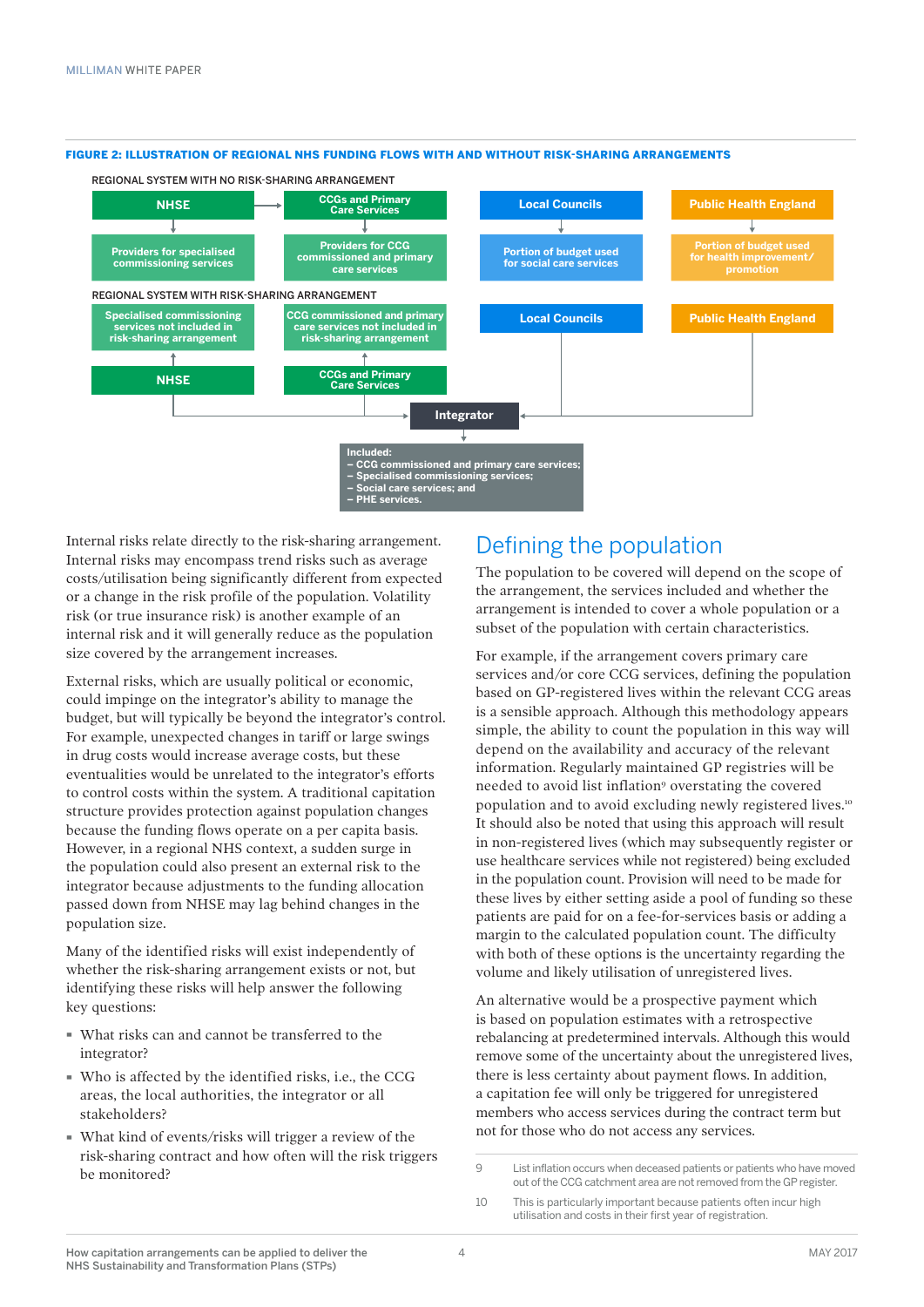If the arrangement is to include a subset of the population, a clear definition and the ability to identify these patients will be required. For example, the subset could be defined by age bracket or clinical condition and grouping patients that will benefit from having their services coordinated according to the contract. There will likely be an additional administrative burden if the contract only applies to a segment of the population because patient identification and provision of services will need to be operated concurrently with the rest of the system.

If the arrangement extends to social care services, defining the population may involve additional complexity because regional boundaries between CCG areas and local authority areas do not always overlap precisely. Consequently, if the arrangement is designed to cover certain CCG areas, a portion of the relevant local authority area(s) may fall outside the CCG area boundaries. Potential options for managing these boundary differences include:

- 1. Define the population according to the CCG area boundaries and apply this definition to social care services, too. The drawback of this option is that patients within the same local authority area will end up having their social care services managed differently. Further, local authorities will have the administrative burden of managing two concurrent systems, and it may also happen that multiple local authorities are required to operate within one CCG area.
- 2. The social care portion of the arrangement could be triggered as a patient becomes eligible for these services. In this instance, the basis of the social care arrangement is more similar to a "pathway fee" rather than a capitation arrangement because the uncertainty around utilisation is removed and only the expected cost of services once a patient begins claiming is considered. In this option, assumptions would need to be made regarding the likely cost, duration and mix of social care services that will be accessed.

If counting and defining the population using GP registries is not possible, alternative sources of population counts (such as census data or council tax records) could be considered. However, most alternatives will have drawbacks such as frequency of data collection, accuracy and whether or not the whole population is included. For example, census data is only collected every 10 years while council tax records will not necessarily include details for all members in a particular household.

Once the population definition and counting methodology have been finalised, consideration should also be given to the frequency of counting. Counting the population could occur at a point in time or lives could be averaged over a given period and this could be at monthly, quarterly or annual intervals. It is important to understand how different the population counts would be under each scenario to achieve an appropriate balance between credibility and effort.

### Defining the services and setting a baseline cost

When defining the services and setting the baseline costs for the risk-sharing arrangement, the objective of the contract should help guide which services will be in the contract's scope. For example, the contract may have a primary care and community service focus or it may extend to inpatient utilisation as well.

In-scope services should be selected from a patient-centric rather than a service-centric perspective. That is, services should be selected by considering patient needs and providing cost-effective quality care rather than simply allocating a budget for services that are already covered in the system.

Accurate and complete cost and utilisation data should be available for all included services as this will be required to calculate the baseline costs and monitor the contract once it has been implemented. If granular data is not available, summary data may be used, but the accuracy and relevance of this data will need to be assessed. For example, if servicelevel cost information is not available, unit costs may be applied to utilisation data. Services should be defined in accordance with available data. For example, if included inpatient admissions are defined at the Healthcare Resource Group  $(HRG)^n$  level, inpatient data needs to be available at an HRG level, too. The ability to centralise and integrate the various cost and utilisation data sets that are relevant to the risk-sharing arrangement will be crucial to setting baseline costs and performing ongoing monitoring of contract performance.

The system's ability to provide the proposed services should be verified as the contract will be ineffective if patients' access to included services is limited. Current waiting lists for the services should be checked and how these waiting lists are likely to change once the contract has been implemented should be analysed.

The nature of certain services with high costs or volatility and/or low frequencies (e.g., transplants) may mean that they cannot successfully be absorbed into the risk stream. Many of these services may already fall into the collection of services that are commissioned by NHSE. Those that are not could potentially be carved out of the risk-sharing contract. Conversely, the integrator may opt to take on some risk that is usually transferred to NHSE if it has the resources and skills to adequately manage these risks within its system. Exclusion principles could be developed to establish rules to guide these decisions. For example, services where the data quality is currently not high enough could be carved out until data quality improves.

Although having a clear definition of included services is vital, a focus on excluded services is also required. Firstly, the objective of the risk-sharing contract should be for the benefit of the system and patients as a whole. Secondly,

<sup>11</sup> Healthcare Resource Groups (HRGs) are standard groupings of clinically similar treatments which use common levels of healthcare resource.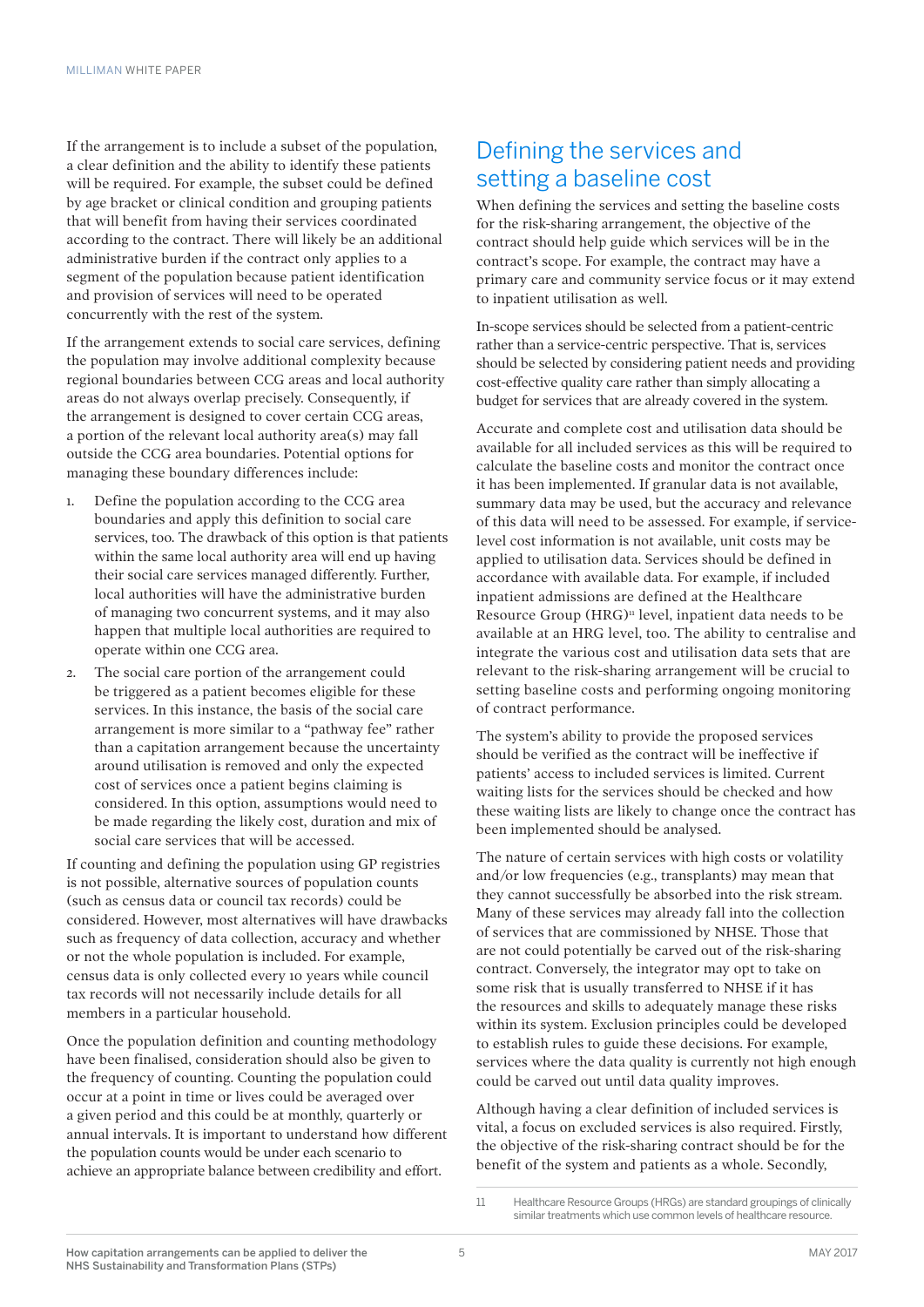utilisation and behaviour regarding included services may also affect excluded services. For example, tighter controls around certain included services could increase the utilisation of excluded services. From this perspective (and depending on the objective of the risk-sharing agreement), including all CCG-commissioned services may be a more sensible approach as it ensures that the system is managed holistically while also removing the administrative burden of isolating a selection of services.

The scope of services could potentially extend beyond those commissioned by CCGs to those provided by local authorities and/or PHE. Some services provided by these entities are not strictly medical services and it should be determined whether including these nonmedical services in the contract is desirable. Further, social care services provided by local authorities will need to be aligned where multiple local authorities may be providing services within the same contract.

It would also be necessary to quantify administration costs and determine how they will be applied in the contract, to identify which stakeholder(s) will be responsible for these costs and to ensure that these costs are not double-counted and that the administration functions are not duplicated by multiple stakeholders.

### Risk adjustment

Over time, the risk profile of the population covered by the contract may change and risk adjustment could be applied to quantify and account for these changes. The risk adjustment factors could be used when recalculating capitation rates from one period to the next to protect the integrator from the risk of a worsening risk profile over time.

Performing the risk adjustment could be a complex undertaking from the data collection process through to the modelling stage. However, a complex risk adjustment methodology may not always be required. The funding allocation methodology used by NHSE to distribute funding to CCGs is essentially a form of capitation and the formula used includes risk adjustment. Consequently, even if you were to develop a methodology that perfectly explained the risk of the population, the flow of funding passed from NHSE to the CCGs is fixed. Thus, if the calculation reveals that the integrator requires additional funding, it is unlikely that it would be available in any case. Therefore, although it is important to understand the risk profile of the population to monitor trends and contract performance, it is possibly more ideal to have a risk adjustment methodology that is consistent with what has already been developed by NHSE.

Comparing each CCG area's funding allocation to the average funding allocation across all CCG areas can be used as an indicator for the level of risk adjustment applied to each CCG area. Performing an analysis of these differences for core CCG funding and primary care funding for the 2016/17 financial year allocations, we observe that the level of risk adjustment applied is not always consistent between core CCG and primary care funding. That is: Core CCG Relative Difference = (Core CCG funding allocation per CCG/Average Core CCG funding allocation - 1) and Primary Care Relative Difference = (Primary Care funding per CCG/ Average Primary Care funding allocation - 1).

For example, the graph in Figure 3 shows that 11% of CCG areas have a CCG Relative Difference that is less than zero, while their Primary Care Relative Difference is greater than zero and, similarly, 14% of CCG areas have a CCG Relative Difference greater than zero while their Primary

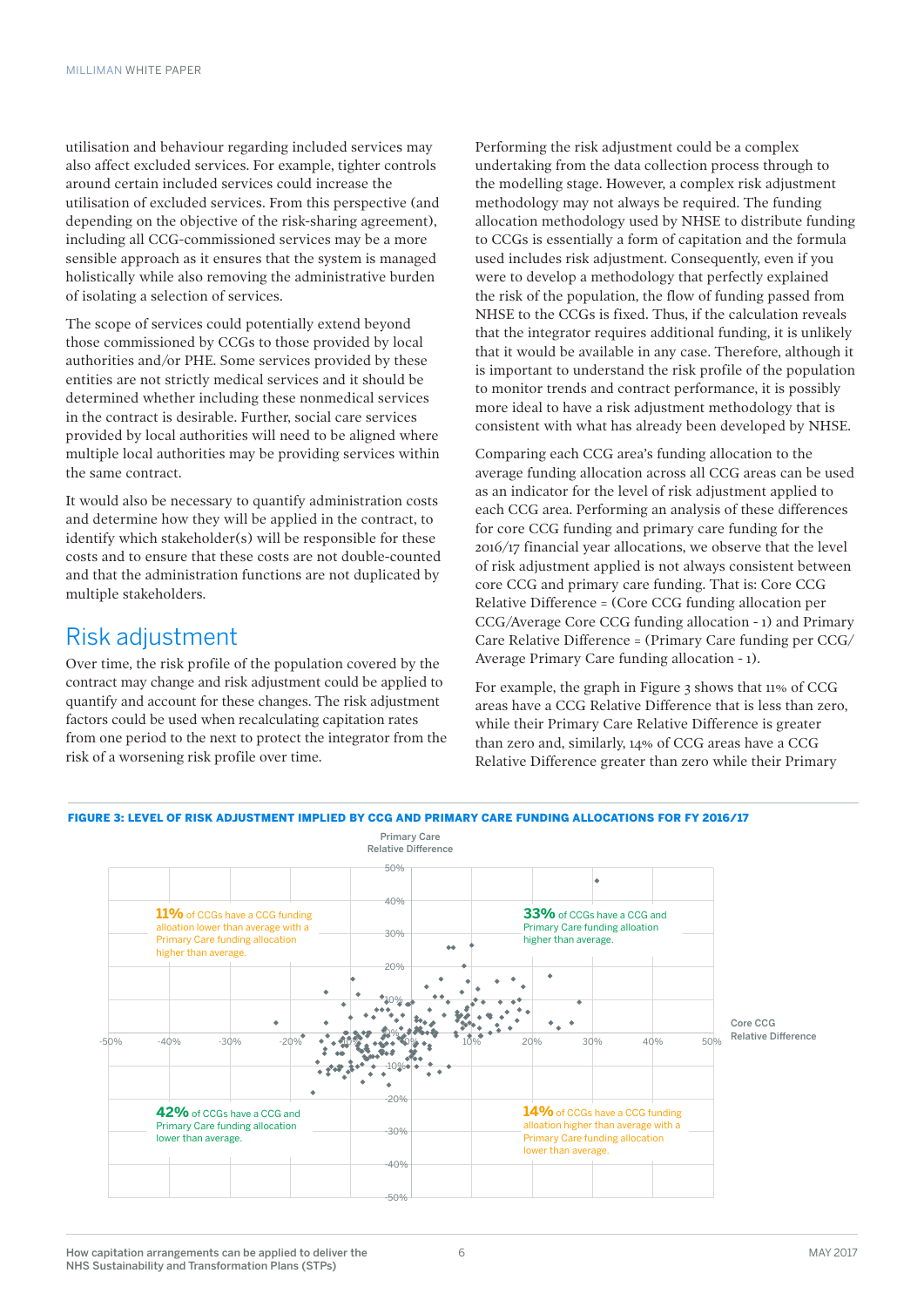Care Relative Difference is less than zero. As a result, we observe that, in total, 25% of CCG areas have a core CCG funding allocation that is higher or lower than average, while the corresponding primary care funding allocation is lower or higher than average. In addition, for those where both allocations are higher or lower than average, the distances from the average can still vary significantly. This could be due to inconsistencies in the risk adjustment methodologies, different expected utilisation of core CCG and primary care services within the population and variation in the pace of change adjustments. These differences are possibly more reflective of historical differences rather than being a true reflection of future risk, and this could potentially inhibit the rate at which systems are able to transform their resource profiles.

A desirable risk adjustment methodology would consider factors that explain the structure and disease burden of the population. Adjusting for age, sex and deprivation levels would be one approach to understanding the population's disease burden and potential healthcare resource utilisation. When selecting a methodology to measure deprivation level, it will be necessary to ensure that this measurement is independent of the age/sex factors. NHSE's "Technical Guide to Allocation Formulae and Pace of Change" document explains that in developing the funding allocation formulae, a range of deprivation adjusters was investigated and they were all highly correlated with each other. Following this investigation, the Standardised Mortality Ratio (SMR) <  $75^{12}$  was selected as the interim measure of choice. This is calculated at a small area level and aggregated

12 SMR <75 is a measure of how many more/fewer deaths there are in a particular area compared to the national average.

up to CCG level, which ensures that health inequalities are measured both within and between CCG areas. The merits of using SMR < 75 are that it can be updated regularly and applied at a small area level, but further work has been scheduled in this area to refine the methodology.

### Measuring contract performance and risk share/gain share considerations

Once the risk-based contract has been implemented, ongoing monitoring will be essential to determine the extent to which the contract is meeting its desired objectives, to identify reasons for any failed objectives and to implement appropriate remedial solutions.

Successful contract monitoring will require frequent reporting, sufficient volumes and quality of data, clearly defined monitoring metrics and clear definitions of success and failure. Further, the results of the monitoring will need to be communicated to the appropriate stakeholders to ensure that there are early warnings of potential concerns.

Potential contract outcomes could be modelled by considering the metrics in Figure  $\alpha$  and how they may change over time. Predefined scenarios in any of the components in Figure 4 could trigger outcomes such as rebasing the baseline costs, re-evaluating the services included in the contract or revisiting any and all aspects of the contract.

In conducting this ongoing monitoring, an important consideration will be whether the capitation amount passed through to the integrator is re-based following performance in the current year or if the baseline will be fixed at the